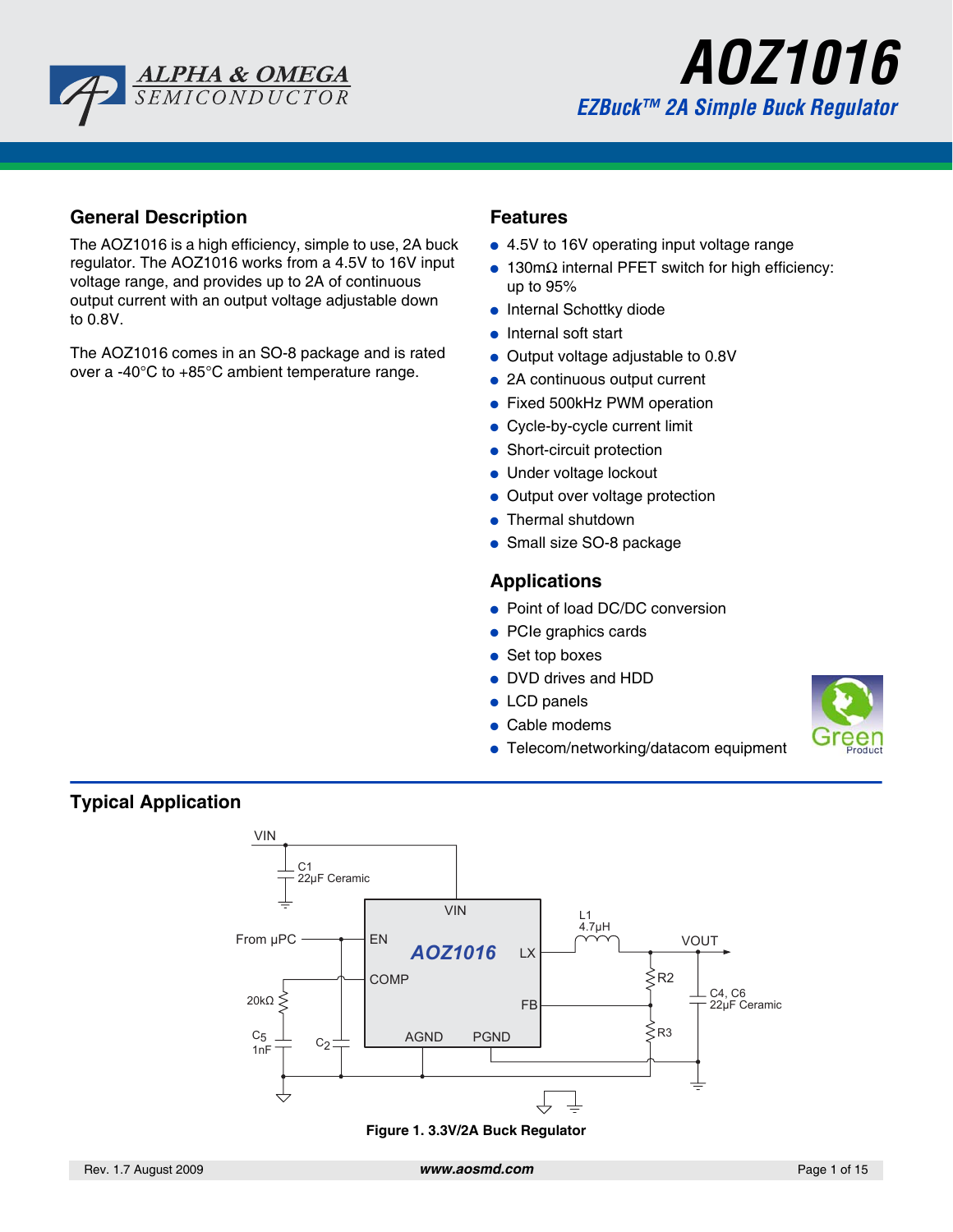

### **Ordering Information**

| <b>Part Number</b> | <b>Ambient Temperature Range</b> | <b>Package</b> | <b>Environmental</b> |
|--------------------|----------------------------------|----------------|----------------------|
| AOZ1016AI          | -40°C to +85°C                   | SO-8           | <b>RoHS</b>          |
| AOZ1016AIL         |                                  |                | Green Product        |



AOS Green Products use reduced levels of Halogens, and are also RoHS compliant.

Please visit <www.aosmd.com/media/AOSGreenPolicy.pdf> for additional information.

# **Pin Configuration**



## **Pin Description**

| <b>Pin Number</b> | <b>Pin Name</b> | <b>Pin Function</b>                                                                                                                                 |
|-------------------|-----------------|-----------------------------------------------------------------------------------------------------------------------------------------------------|
|                   | <b>PGND</b>     | Power ground. Electrically needs to be connected to AGND.                                                                                           |
| $\mathcal{P}$     | $V_{IN}$        | Supply voltage input. When $V_{IN}$ rises above the UVLO threshold the device starts up.                                                            |
| 3                 | <b>AGND</b>     | Reference connection for controller section. Also used as thermal connection for controller<br>section. Electrically needs to be connected to PGND. |
| 4                 | FB.             | The FB pin is used to determine the output voltage via a resistor divider between the output<br>and GND.                                            |
| 5                 | <b>COMP</b>     | External loop compensation pin.                                                                                                                     |
| 6                 | EN              | The enable pin is active HIGH. Connect EN pin to $V_{\text{IN}}$ if not used. Do not leave the EN pin<br>floating.                                  |
| 7, 8              | LX              | PWM output connection to inductor. Thermal connection for output stage.                                                                             |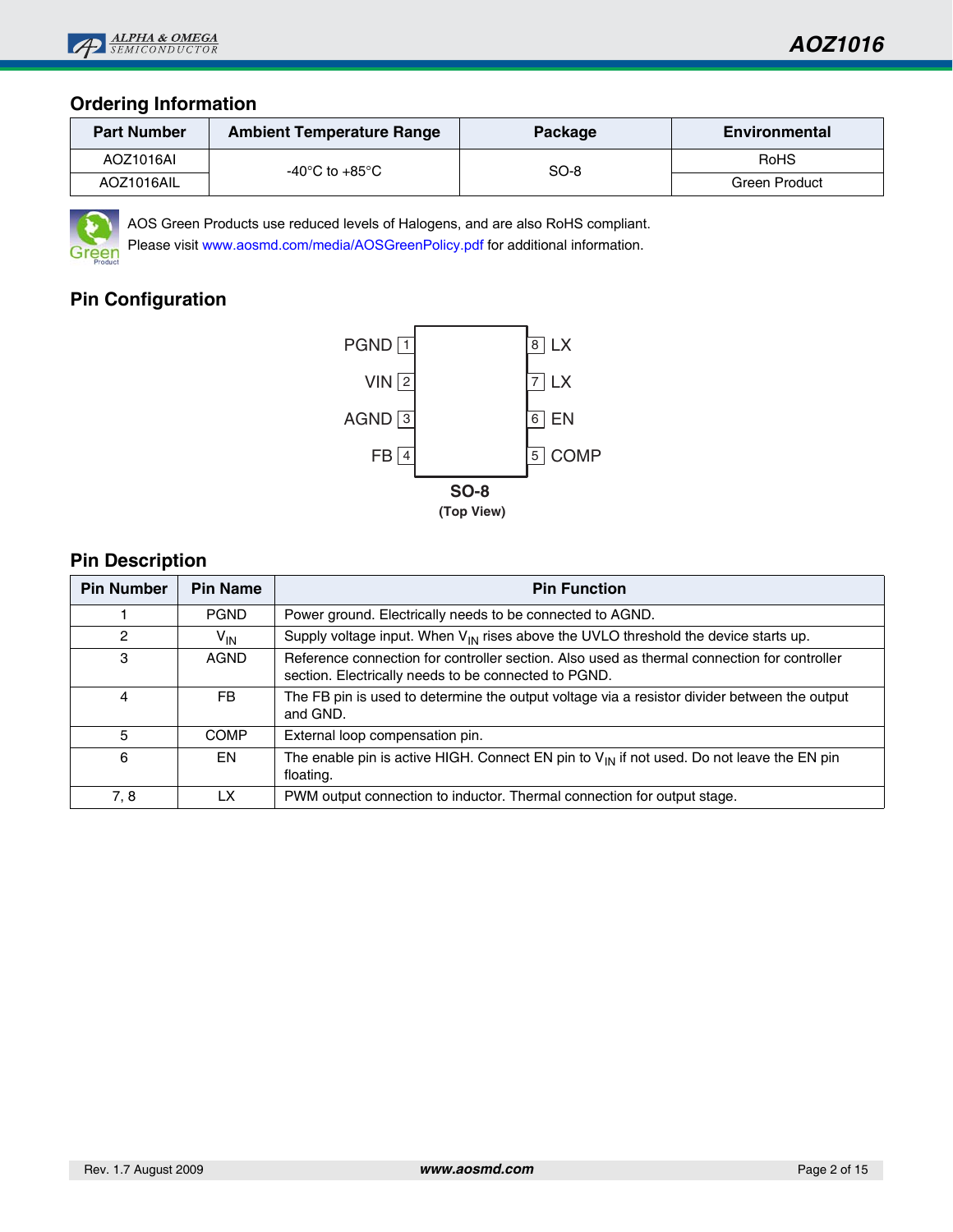

# **Block Diagram**



### **Absolute Maximum Ratings**

*Exceeding the Absolute Maximum ratings may damage the device.*

| <b>Parameter</b>             | Rating                              |
|------------------------------|-------------------------------------|
| Supply Voltage $(V_{IN})$    | 18V                                 |
| LX to AGND                   | -0.3V to $V_{IN}$ +0.3V             |
| EN to AGND                   | -0.3V to $V_{IN}$ +0.3V             |
| FB to AGND                   | $-0.3V$ to 6V                       |
| COMP to AGND                 | $-0.3V$ to 6V                       |
| PGND to AGND                 | $-0.3V$ to $+0.3V$                  |
| Junction Temperature $(T_1)$ | $+150^{\circ}$ C                    |
| Storage Temperature $(T_S)$  | -65 $\degree$ C to +150 $\degree$ C |
| ESD Rating $(1)$             | 2kV                                 |

#### **Note:**

1. Devices are inherently ESD sensitive, handling precautions are required. Human body model rating: 1.5kΩ in series with 100pF.

### **Recommend Operating Ratings**

*The device is not guaranteed to operate beyond the Maximum Operating Ratings.*

| Rating                               |
|--------------------------------------|
| 4.5V to 16V                          |
| 0.8V to $V_{IN}$                     |
| -40 $^{\circ}$ C to +85 $^{\circ}$ C |
| 87°C/W                               |
| $30^{\circ}$ C/W                     |
| 1.15V                                |
|                                      |

#### **Note:**

2. The value of  $\Theta_{JA}$  is measured with the device mounted on 1-in<sup>2</sup> FR-4 board with 2oz. Copper, in a still air environment with  $T_A = 25^{\circ}$ C. The value in any given application depends on the user's specific board design.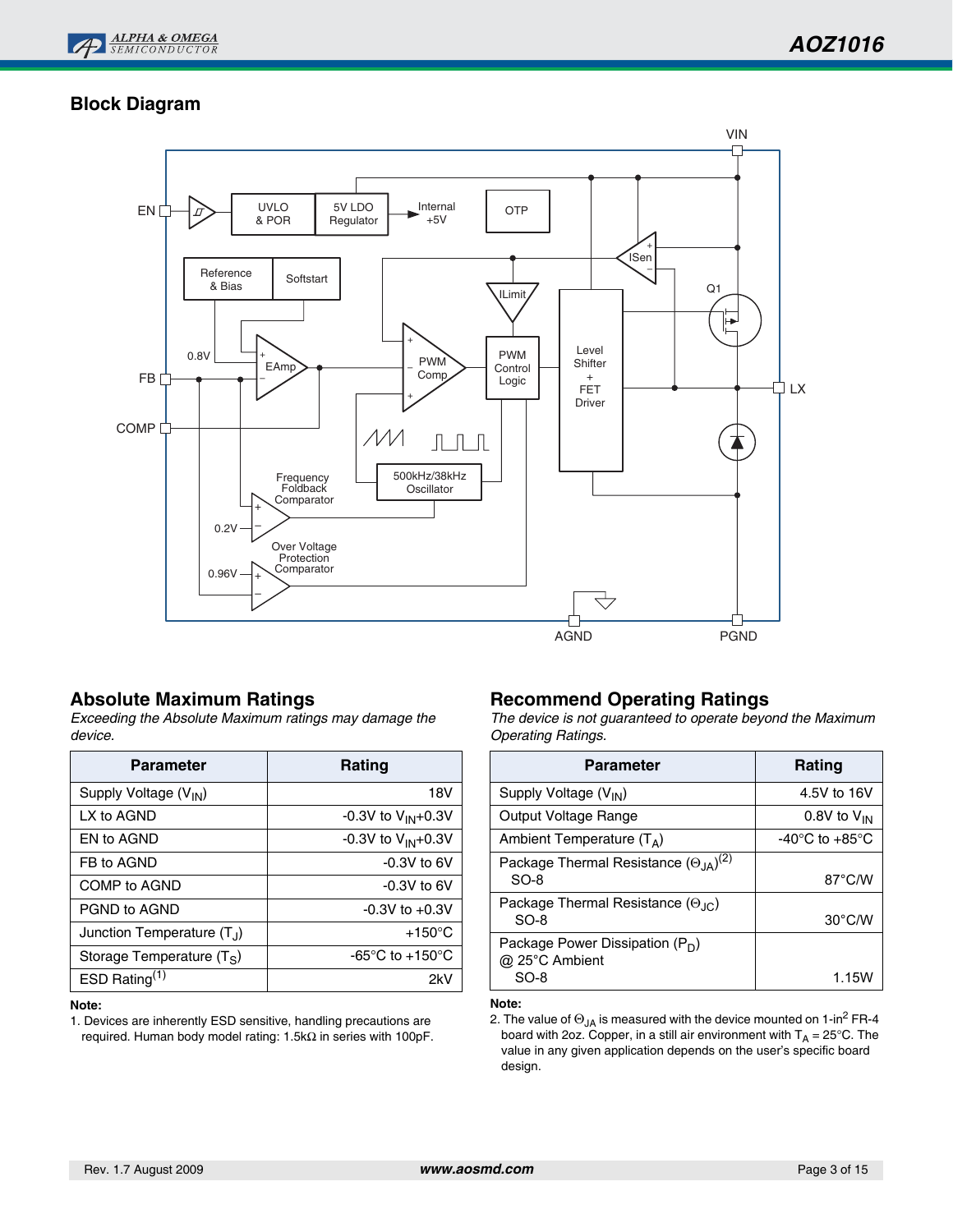## **Electrical Characteristics**

 $T_A = 25^{\circ}$ C,  $V_{IN} = V_{EN} = 12V$ ,  $V_{OUT} = 3.3V$  unless otherwise specified.<sup>(3)</sup>

| <b>Symbol</b>       | <b>Parameter</b>                            | <b>Conditions</b><br>Min.<br>Typ.<br>Max.         |       |                |            |             |
|---------------------|---------------------------------------------|---------------------------------------------------|-------|----------------|------------|-------------|
| $V_{IN}$            | Supply Voltage                              |                                                   | 4.5   |                | 16         | $\vee$      |
| VUVLO               | Input Under-Voltage Lockout Threshold       | V <sub>IN</sub> Rising<br>V <sub>IN</sub> Falling |       | 4.00<br>3.70   |            | $\vee$      |
| $I_{IN}$            | <b>Supply Current (Quiescent)</b>           | $I_{OUT} = 0$ , $V_{FB} = 1.2V$ , $V_{EN} > 1.2V$ |       | $\overline{2}$ | 3          | mA          |
| $I_{\mathsf{OFF}}$  | Shutdown Supply Current                     | $V_{EN} = 0V$                                     |       | 1              | 10         | μA          |
| $V_{FB}$            | Feedback Voltage                            |                                                   | 0.782 | 0.8            | 0.818      | $\vee$      |
|                     | Load Regulation                             |                                                   |       | 0.5            |            | $\%$        |
|                     | Line Regulation                             |                                                   |       | 0.5            |            | $\%$        |
| $I_{FB}$            | Feedback Voltage Input Current              |                                                   |       |                | 200        | nA          |
| <b>ENABLE</b>       |                                             |                                                   |       |                |            |             |
| $V_{EN}$            | <b>EN Input Threshold</b>                   | Off Threshold<br>On Threshold                     | 2.0   |                | 0.6        | $\vee$      |
| V <sub>HYS</sub>    | <b>EN Input Hysteresis</b>                  |                                                   |       | 160            |            | mV          |
| <b>MODULATOR</b>    |                                             |                                                   |       |                |            |             |
| $f_{\rm O}$         | Frequency                                   |                                                   | 400   | 500            | 600        | kHz         |
| $D_{MAX}$           | Maximum Duty Cycle                          |                                                   | 100   |                |            | $\%$        |
| $D_{MIN}$           | Minimum Duty Cycle                          |                                                   |       |                | 6          | $\%$        |
|                     | Error Amplifier Voltage Gain                |                                                   |       | 500            |            | V/V         |
|                     | Error Amplifier Transconductance            |                                                   |       | 200            |            | $\mu A/V$   |
| <b>PROTECTION</b>   |                                             |                                                   |       |                |            |             |
| <sup>I</sup> LIM    | <b>Current Limit</b>                        |                                                   | 2.5   |                | 3.6        | A           |
| $V_{PR}$            | Output Over-Voltage Protection<br>Threshold | Off threshold<br>On threshold                     |       | 960<br>860     |            | mV          |
| $T_{\rm J}$         | Over-Temperature Shutdown Limit             |                                                   |       | 150            |            | $^{\circ}C$ |
| $t_{SS}$            | Soft Start Interval                         |                                                   |       | 2.2            |            | ms          |
| <b>OUTPUT STAGE</b> |                                             |                                                   |       |                |            |             |
|                     | High-Side Switch On-Resistance              | $V_{IN} = 12V$<br>$V_{IN} = 5V$                   |       | 97<br>166      | 130<br>200 | $m\Omega$   |

**Note:**

3. Specification in **BOLD** indicate an ambient temperature range of -40°C to +85°C. These specifications are guaranteed by design.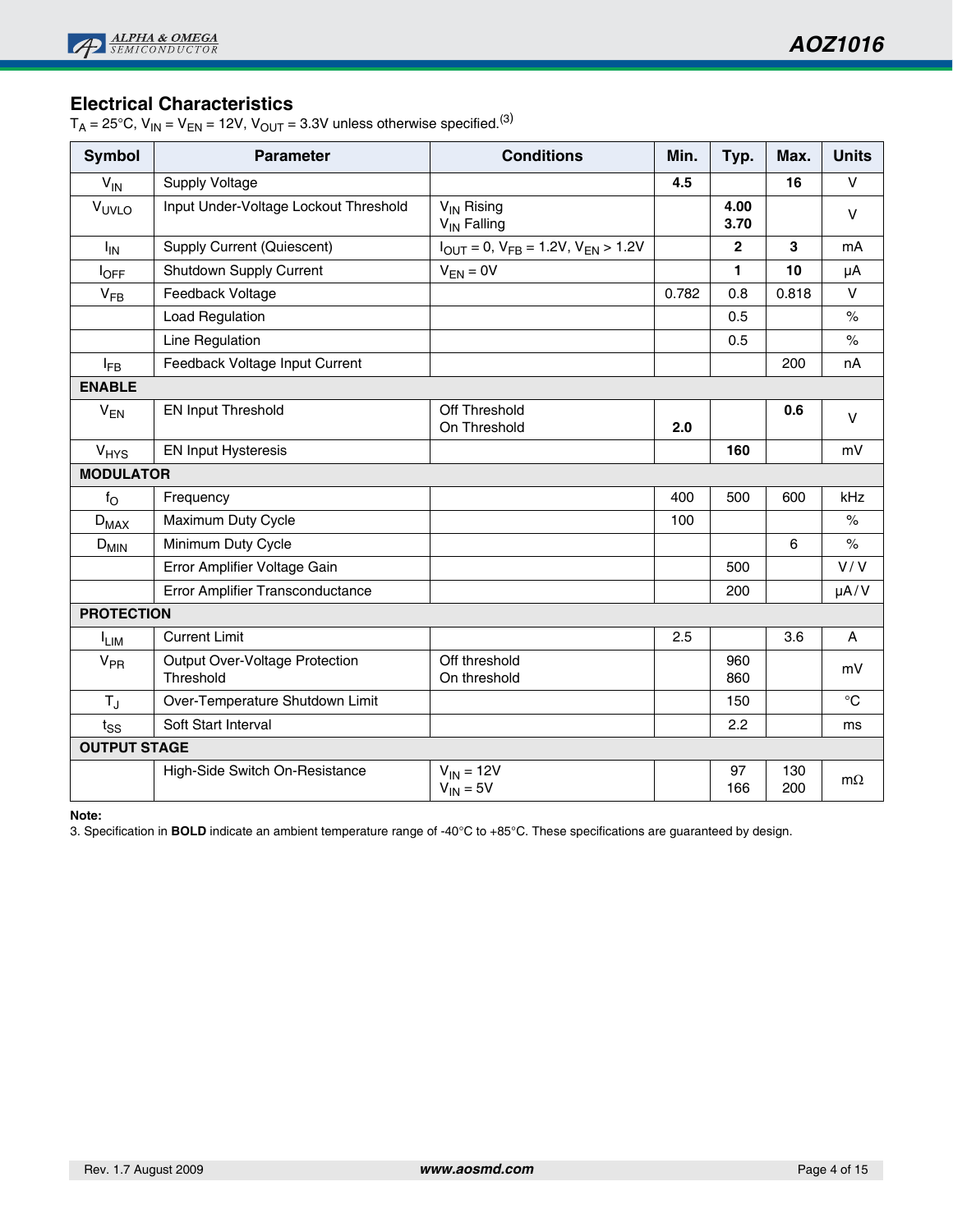

### **Typical Performance Characteristics**

Circuit of Figure 1. T<sub>A</sub> = 25°C, V<sub>IN</sub> = V<sub>EN</sub> = 12V, V<sub>OUT</sub> = 3.3V unless otherwise specified.

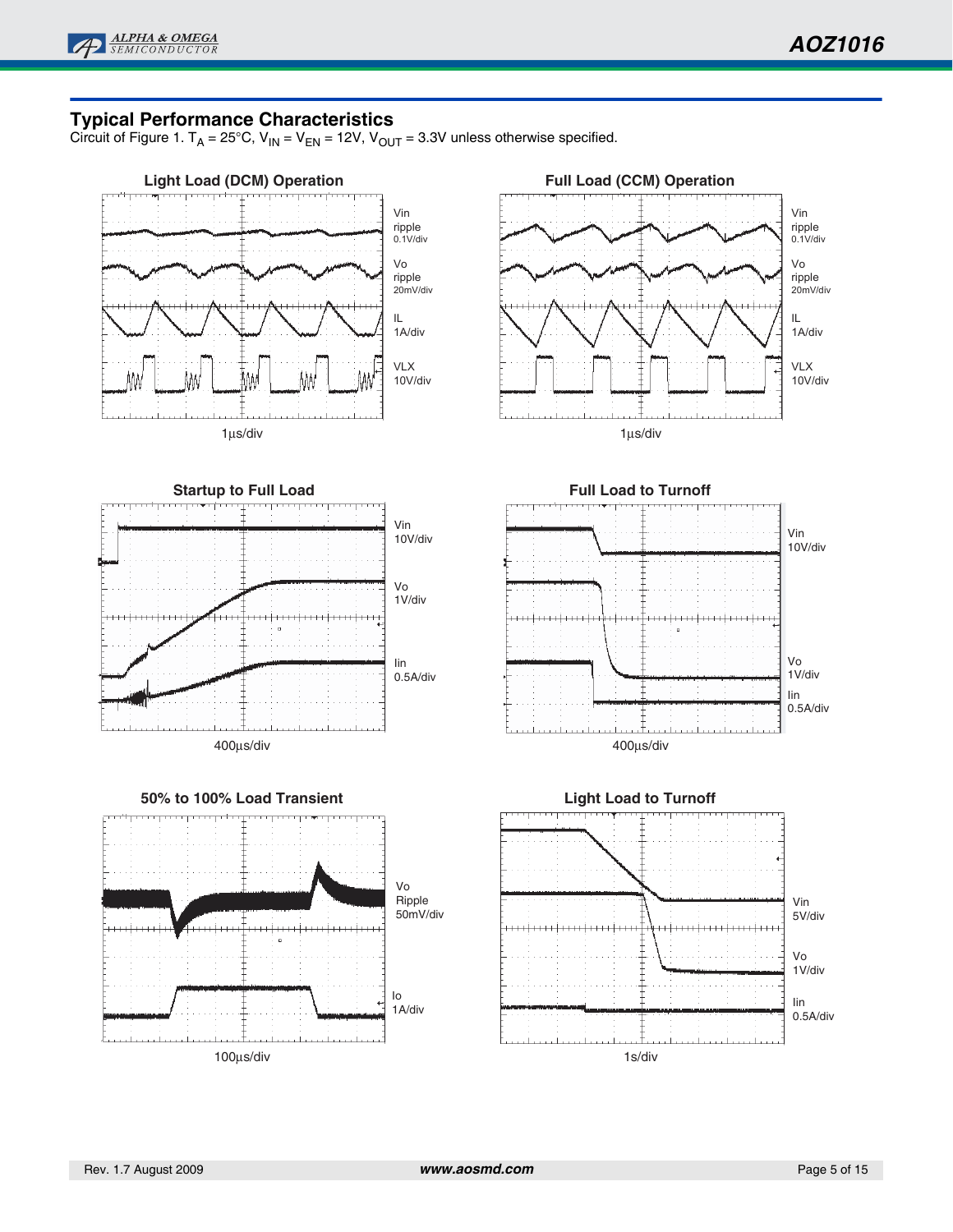### **Typical Performance Characteristics** *(Continued)*

Circuit of Figure 1. T<sub>A</sub> = 25°C,  $V_{IN} = V_{EN} = 12V$ ,  $V_{OUT} = 3.3V$  unless otherwise specified.





Thermal de-rating curves for SO-8 package part under typical input and output condition based on the evaluation board. 25°C ambient temperature and natural convection (air speed < 50LFM) unless otherwise specified.

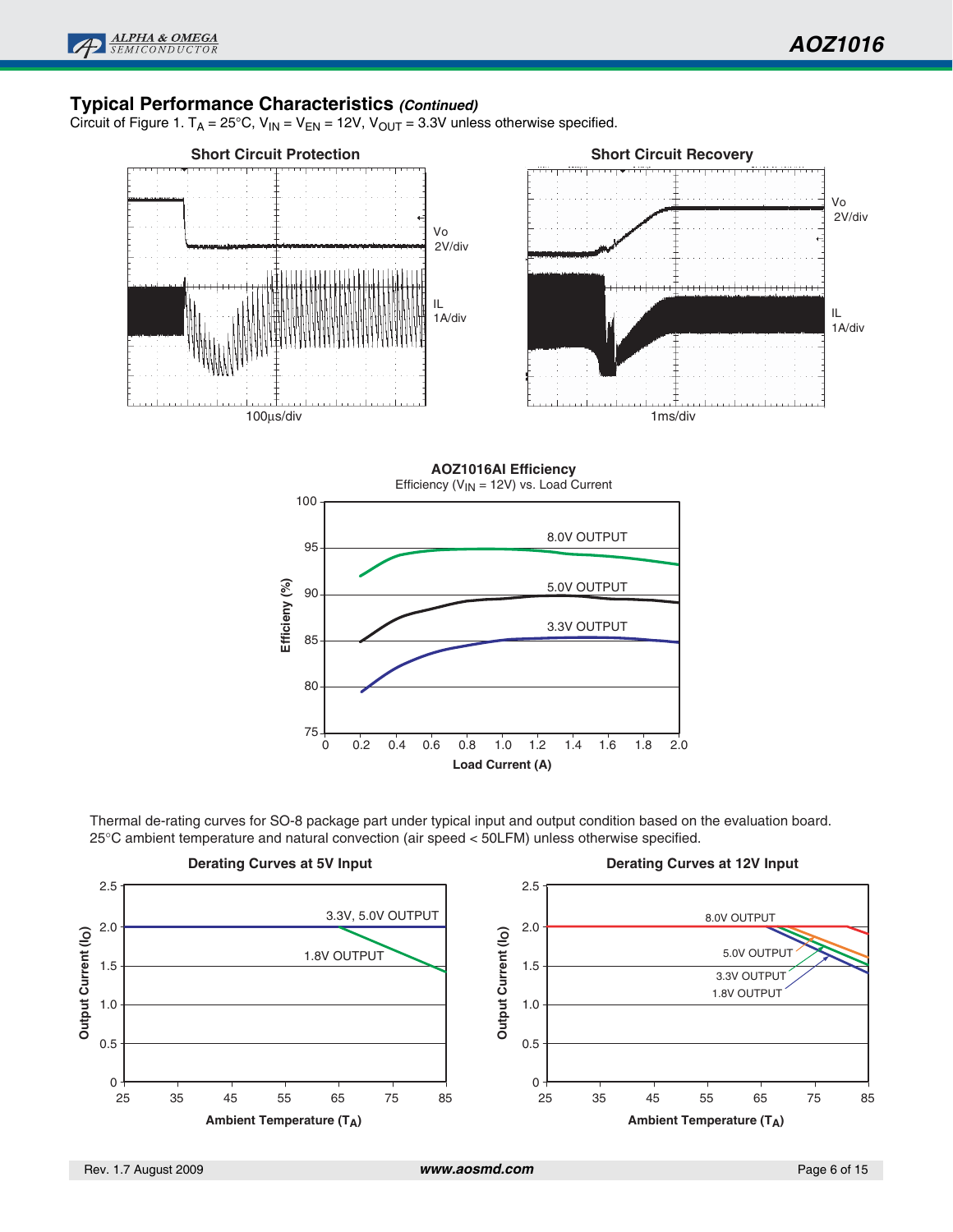# **Detailed Description**

The AOZ1016 is a current-mode step down regulator with integrated high side PMOS switch and a low side freewheeling Schottky diode. It operates from a 4.5V to 16V input voltage range and supplies up to 2A of load current. The duty cycle can be adjusted from 6% to 100% allowing a wide range of output voltages. Features include; enable control, Power-On Reset, input under voltage lockout, fixed internal soft-start and thermal shut down.

The AOZ1016 is available in an SO-8 package.

# **Enable and Soft Start**

The AOZ1016 has an internal soft start feature to limit in-rush current and ensure the output voltage ramps up smoothly to regulation voltage. A soft start process begins when the input voltage rises to 4.0V and voltage on EN pin is HIGH. In the soft start process, the output voltage is typically ramped to regulation voltage in 2.2ms. The 2.2ms soft start time is set internally.

The EN pin of the AOZ1016 is active HIGH. Connect the EN pin to  $V_{1N}$  if the enable function is not used. Pulling EN to ground will disable the AOZ1016. Do not leave it open. The voltage on the EN pin must be above 2.0V to enable the AOZ1016. When voltage on EN falls below 0.6V, the AOZ1016 is disabled. If an application circuit requires the AOZ1016 to be disabled, an open drain or open collector circuit should be used to interface to EN pin.

### **Steady-State Operation**

Under steady-state conditions, the converter operates in fixed frequency and Continuous-Conduction Mode (CCM).

The AOZ1016 integrates an internal P-MOSFET as the high-side switch. Inductor current is sensed by amplifying the voltage drop across the drain to source of the high side power MOSFET. Output voltage is divided down by the external voltage divider at the FB pin. The difference of the FB pin voltage and reference is amplified by the internal transconductance error amplifier. The error voltage, which shows on the COMP pin, is compared against the current signal, which is the sum of inductor current signal and ramp compensation signal, at PWM comparator input. If the current signal is less than the error voltage, the internal high-side switch is on. The inductor current flows from the input through the inductor to the output. When the current signal exceeds the error voltage, the high-side switch is off. The inductor current is freewheeling through the internal Schottky diode to output.

The AOZ1016 uses a P-Channel MOSFET as the high side switch. It saves the bootstrap capacitor normally seen in a circuit which is using an NMOS switch. It allows 100% turn-on of the upper switch to achieve linear regulation mode of operation. The minimum voltage drop from  $V_{1N}$  to  $V_{O}$  is the load current X DC resistance of MOSFET + DC resistance of the buck inductor. It can be calculated by equation below:

$$
V_{O\_MAX} = V_{IN} - I_{O} \times (R_{DS(ON)} + R_{inductor})
$$

*where;*

 $V_{\text{O}~\text{MAX}}$  is the maximum output voltage,

 $V_{IN}$  is the input voltage from 4.5V to 16V,

 $I_{\Omega}$  is the output current from 0A to 2A,

 $R_{DS(ON)}$  is the on resistance of the internal MOSFET, the value is between 97m $\Omega$  and 200m $\Omega$  depending on input voltage and junction temperature, and

R<sub>inductor</sub> is the inductor DC resistance.

## **Switching Frequency**

The AOZ1016 switching frequency is fixed and set by an internal oscillator. The actual switching frequency could range from 400kHz to 600kHz due to device variation.

# **Output Voltage Programming**

Output voltage can be set by feeding back the output to the FB pin with a resistor divider network. In the application circuit shown in Figure 1. The resistor divider network includes  $R_2$  and  $R_3$ . Usually, a design is started by picking a fixed  $R_3$  value and calculating the required  $R<sub>2</sub>$  with equation below.

$$
V_O = 0.8 \times \left(1 + \frac{R_2}{R_3}\right)
$$

Some standard values of  $R_2$ ,  $R_3$  for most commonly used output voltage values are listed in Table 1.

| × | abl |  |
|---|-----|--|
|   |     |  |

| $V_{O}(V)$ | $R_2$ (k $\Omega$ ) | $R_3(k\Omega)$ |
|------------|---------------------|----------------|
| 0.8        | 1.0                 | Open           |
| 1.2        | 4.99                | 10             |
| 1.5        | 10                  | 11.5           |
| 1.8        | 12.7                | 10.2           |
| 2.5        | 21.5                | 10             |
| 3.3        | 31.6                | 10             |
| 5.0        | 52.3                | 10             |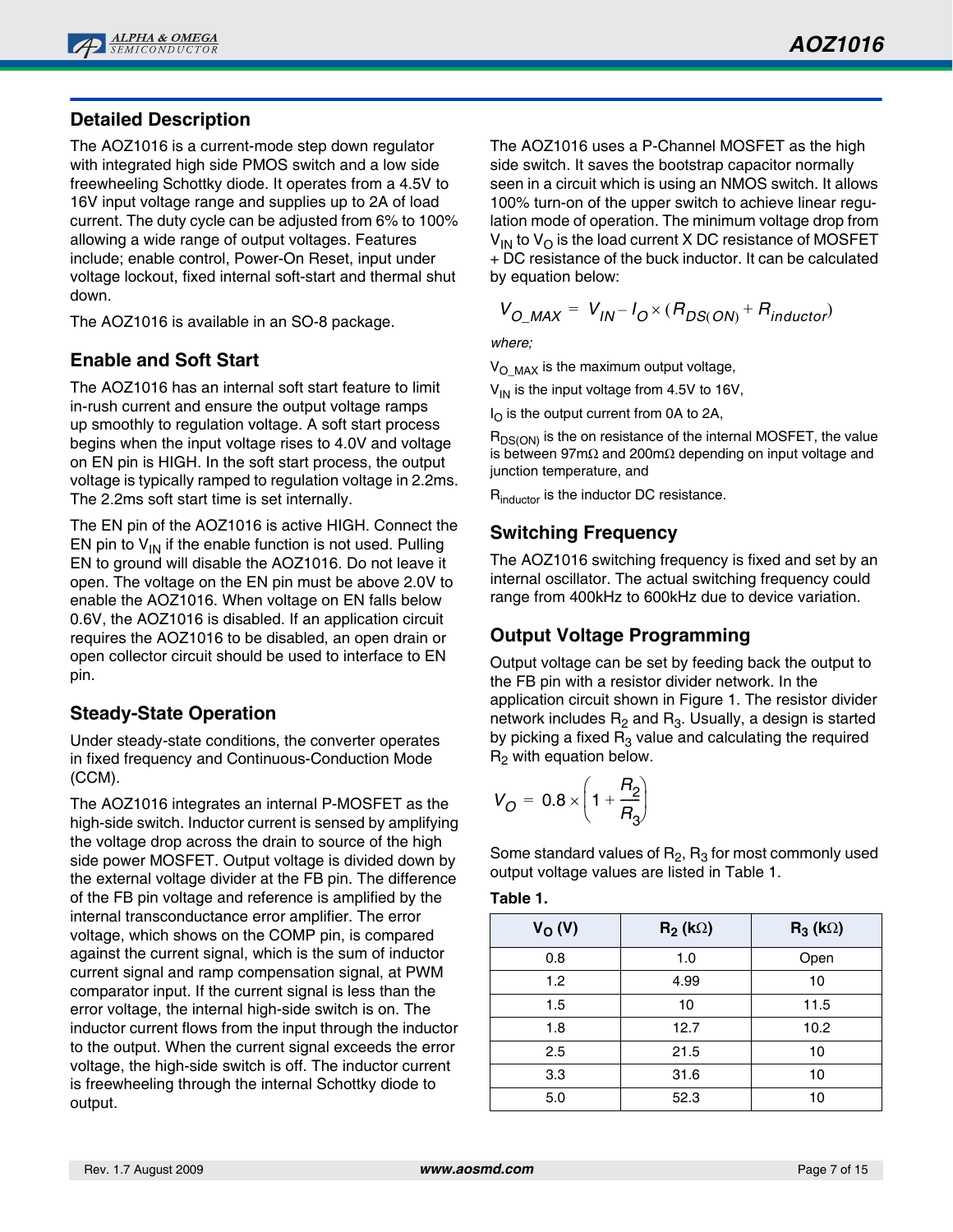The combination of  $R_2$  and  $R_3$  should be large enough to avoid drawing excessive current from the output, which will cause power loss.

Since the switch duty cycle can be as high as 100%, the maximum output voltage can be set as high as the input voltage minus the voltage drop on upper PMOS and inductor.

### **Protection Features**

The AOZ1016 has multiple protection features to prevent system circuit damage under abnormal conditions.

### **Over Current Protection (OCP)**

The sensed inductor current signal is also used for over current protection. Since the AOZ1016 employs peak current mode control, the COMP pin voltage is proportional to the peak inductor current. The COMP pin voltage is limited to be between 0.4V and 2.5V internally. The peak inductor current is automatically limited cycle by cycle.

The cycle by cycle current limit threshold is set between 2.5A and 3.6A. When the load current reaches the current limit threshold, the cycle by cycle current limit circuit turns off the high side switch immediately to terminate the current duty cycle. The inductor current stop rising. The cycle by cycle current limit protection directly limits inductor peak current. The average inductor current is also limited due to the limitation on peak inductor current. When cycle by cycle current limit circuit is triggered, the output voltage drops as the duty cycle decreases.

The AOZ1016 has internal short circuit protection to protect itself from catastrophic failure under output short circuit conditions. The FB pin voltage is proportional to the output voltage. Whenever FB pin voltage is below 0.2V, the short circuit protection circuit is triggered. As a result, the converter is shut down and hiccups at a frequency equal to 1/8 of normal switching frequency. The converter will start up via a soft start once the short circuit condition is resolved. In short circuit protection mode, the inductor average current is greatly reduced because of the low hiccup frequency.

### **Output Over Voltage Protection (OVP)**

The AOZ1016 monitors the feedback voltage. When the feedback voltage is higher than 960mV, it immediately turns-off the PMOS to protect the output voltage overshoot at fault condition. When feedback voltage is lower than 860mV, the PMOS is allowed to turn on in the next cycle.

### **Power-On Reset (POR)**

A power-on reset circuit monitors the input voltage. When the input voltage exceeds 4V, the converter starts operation. When input voltage falls below 3.7V, the converter will stop switching.

#### **Thermal Protection**

An internal temperature sensor monitors the junction temperature. It shuts down the internal control circuit and high side PMOS if the junction temperature exceeds 150°C.

## **Application Information**

The basic AOZ1016 application circuit is shown in Figure 1. Component selection is explained below.

#### **Input Capacitor**

The input capacitor  $(C_1$  in Figure 1) must be connected to the  $V_{IN}$  pin and PGND pin of the AOZ1016 to maintain steady input voltage and filter out the pulsing input current. A small decoupling capacitor  $(C_d$  in Figure 1), usually 1 $\mu$ F, should be connected to the V<sub>IN</sub> pin and AGND pin for stable operation of the AOZ1016. The voltage rating of input capacitor must be greater than maximum input voltage plus ripple voltage.

The input ripple voltage can be approximated by equation below:

$$
\Delta V_{IN} = \frac{I_O}{f \times C_{IN}} \times \left(1 - \frac{V_O}{V_{IN}}\right) \times \frac{V_O}{V_{IN}}
$$

Since the input current is discontinuous in a buck converter, the current stress on the input capacitor is another concern when selecting the capacitor. For a buck circuit, the RMS value of input capacitor current can be calculated by:

$$
I_{CIN\_RMS} = I_O \times \sqrt{\frac{V_O}{V_{IN}} \left(1 - \frac{V_O}{V_{IN}}\right)}
$$

If let *m* equal the conversion ratio:

$$
\frac{V_O}{V_{IN}} = m
$$

The relationship between the input capacitor RMS current and voltage conversion ratio is calculated and shown in Figure 2. It can be seen that when  $V_{\Omega}$  is half of  $V_{\text{IN}}$ ,  $C_{\text{IN}}$  is under the worst current stress. The worst current stress on C<sub>IN</sub> is 0.5 x  $I<sub>O</sub>$ .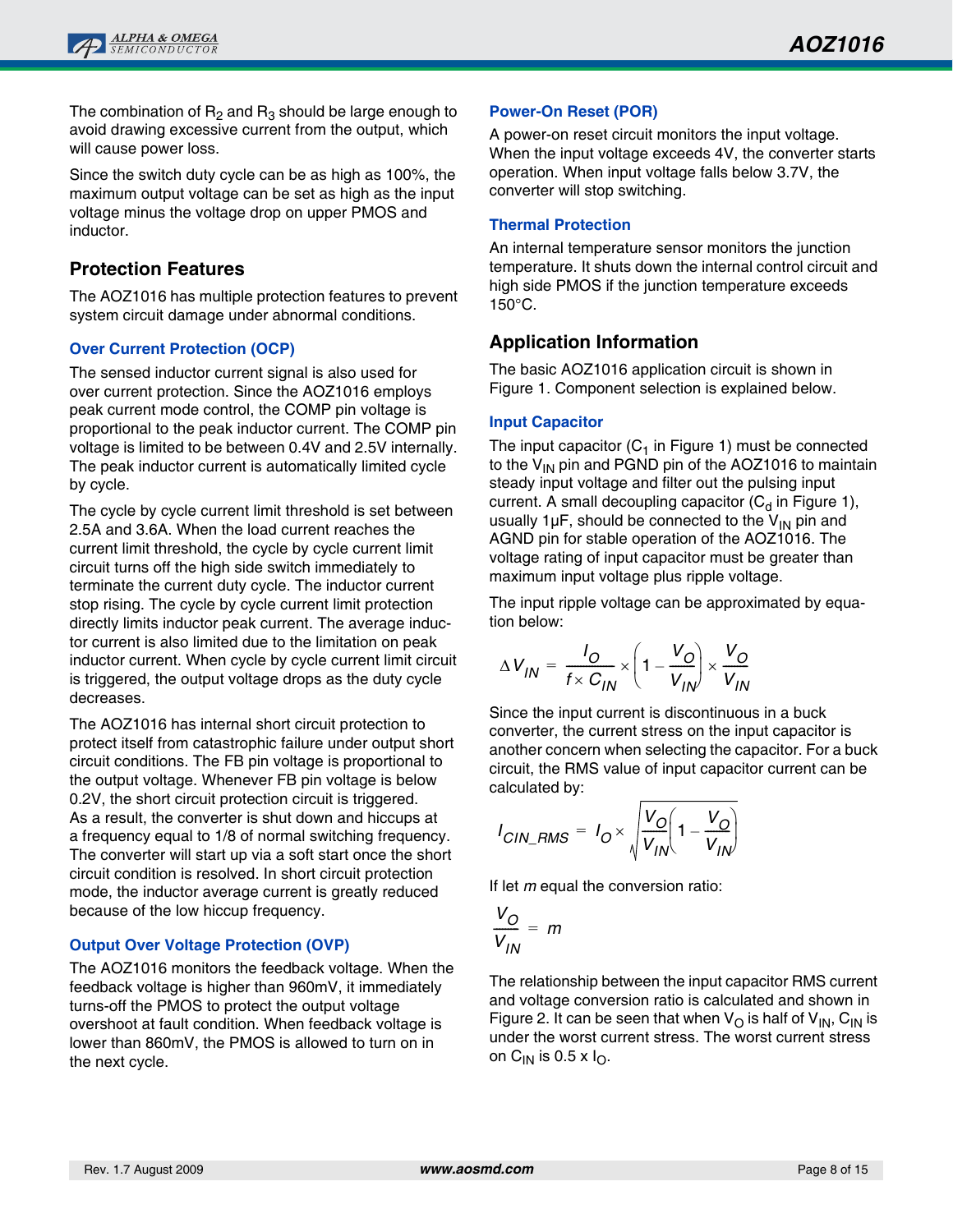

**Figure 2. I<sub>CIN</sub> vs. Voltage Conversion Ratio** 

For reliable operation and best performance, the input capacitors must have current rating higher than I<sub>CIN</sub> RMS at the worst operating conditions. Ceramic capacitors are preferred for input capacitors because of their low ESR and high ripple current rating. Depending on the application circuits, other low ESR tantalum capacitors or aluminum electrolytic capacitors may also be used. When selecting ceramic capacitors, X5R or X7R type dielectric ceramic capacitors are preferred for their better temperature and voltage characteristics. Note that the ripple current rating from capacitor manufacturers is based on a certain device life time. Further de-rating may be necessary for practical design requirement.

#### **Inductor**

The inductor is used to supply constant current to output when it is driven by a switching voltage. For a given input and output voltage, inductance and switching frequency together decide the inductor ripple current, which is:

$$
\Delta I_L = \frac{V_O}{f \times L} \times \left(1 - \frac{V_O}{V_{IN}}\right)
$$

The peak inductor current is:

$$
I_{Lpeak} = I_O + \frac{\Delta I_L}{2}
$$

High inductance gives low inductor ripple current but requires a larger size inductor to avoid saturation. Low ripple current reduces inductor core losses. It also reduces RMS current through the inductor and switches, which results in less conduction loss. Usually, peak to peak ripple current on inductor is designed to be 20% to 30% of output current.

When selecting the inductor, make sure it is able to handle the peak current without saturation even at the highest operating temperature.

The inductor takes the highest current in a buck circuit. The conduction loss on inductor needs to be checked for thermal and efficiency requirements.

Surface mount inductors in different shape and styles are available from Coilcraft, Elytone and Murata. Shielded inductors are small and radiate less EMI noise. They cost more than unshielded inductors. The choice depends on EMI requirement, price and size.

### **Output Capacitor**

The output capacitor is selected based on the DC output voltage rating, output ripple voltage specification and ripple current rating.

The selected output capacitor must have a higher rated voltage specification than the maximum desired output voltage including ripple. De-rating needs to be considered for long term reliability.

Output ripple voltage specification is another important factor for selecting the output capacitor. In a buck converter circuit, output ripple voltage is determined by inductor value, switching frequency, output capacitor value and ESR. It can be calculated by the equation below:

$$
\Delta V_O = \Delta I_L \times \left( ESR_{CO} + \frac{1}{8 \times f \times C_O} \right)
$$

*where,* 

 $C<sub>O</sub>$  is output capacitor value, and

 $ESR<sub>CO</sub>$  is the equivalent series resistance of the output capacitor.

When a low ESR ceramic capacitor is used as an output capacitor, the impedance of the capacitor at the switching frequency dominates. Output ripple is primarily caused by capacitor value and inductor ripple current. The output ripple voltage calculation can be simplified to:

$$
\Delta V_O = \Delta I_L \times \frac{1}{8 \times f \times C_O}
$$

If the impedance of ESR at switching frequency dominates, the output ripple voltage is primarily decided by capacitor ESR and inductor ripple current. The output ripple voltage calculation can be further simplified to:

$$
\Delta V_O = \Delta I_L \times ESR_{CO}
$$

For lower output ripple voltage across the entire operating temperature range, X5R or X7R dielectric type of ceramic, or other low ESR tantalum are recommended to be used as output capacitors.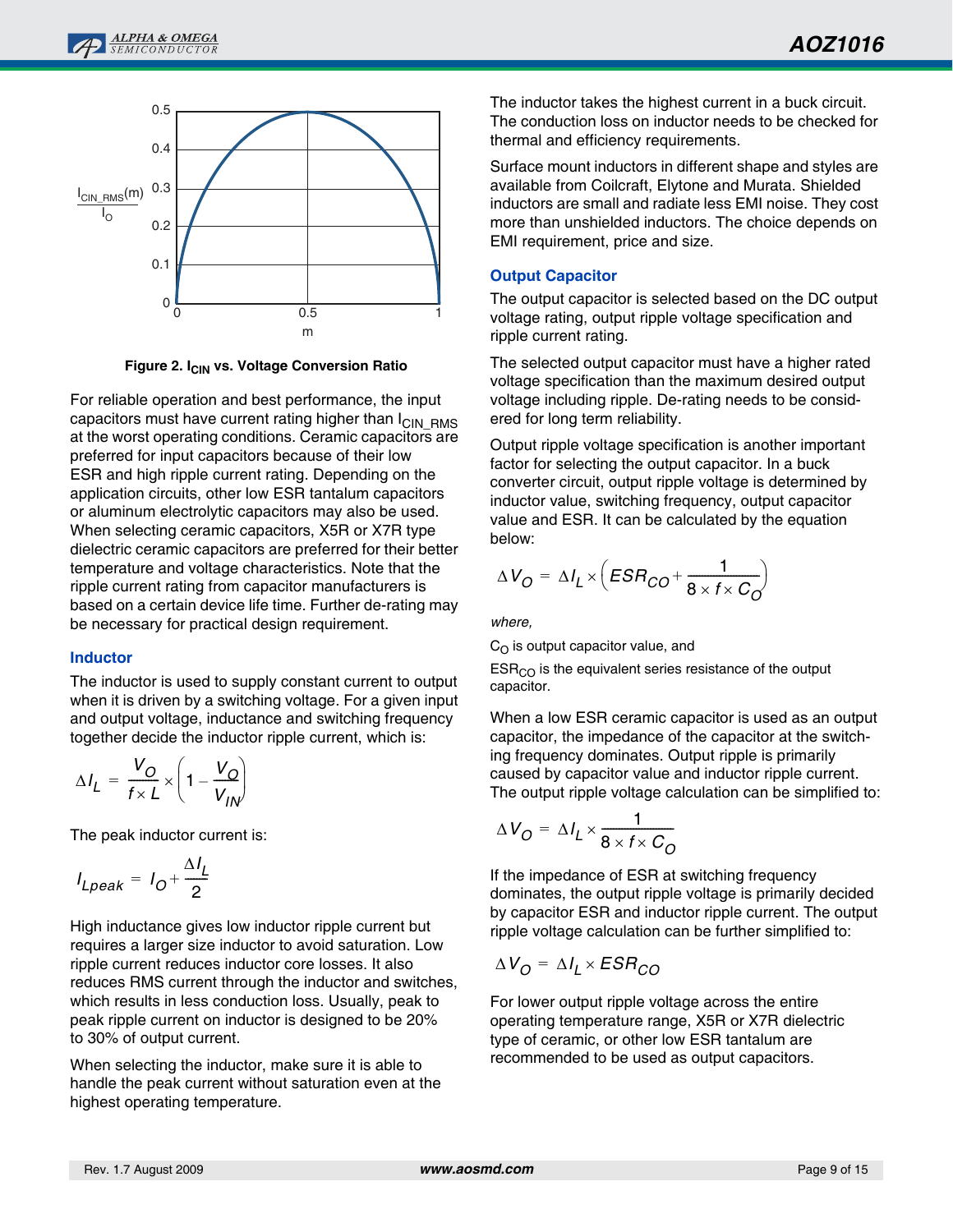

In a buck converter, output capacitor current is continuous. The RMS current of the output capacitor is decided by the peak to peak inductor ripple current. It can be calculated by:

$$
I_{CO\_RMS} = \frac{\Delta I_L}{\sqrt{12}}
$$

Usually, the ripple current rating of the output capacitor is a smaller issue because of the low current stress. When the buck inductor is selected to be very small and inductor ripple current is high, the output capacitor could be overstressed.

#### **Loop Compensation**

The AOZ1016 employs peak current mode control for easy use and fast transient response. Peak current mode control eliminates the double pole effect of the output L&C filter. It greatly simplifies the compensation loop design.

With peak current mode control, the buck power stage can be simplified to be a one-pole and one-zero system in frequency domain. The pole is the dominant pole and can be calculated by:

$$
f_{P1} = \frac{1}{2\pi \times C_O \times R_L}
$$

The zero is a ESR zero due to output capacitor and its ESR. It is can be calculated by:

$$
f_{Z1} = \frac{1}{2\pi \times C_O \times ESR_{CO}}
$$

*where;* 

 $C_O$  is the output filter capacitor,

 $R_L$  is load resistor value, and

 $ESR<sub>CO</sub>$  is the equivalent series resistance of output capacitor.

The compensation design is actually to shape the converter close loop transfer function to get the desired gain and phase. Several different types of compensation networks can be used for the AOZ1016. In most cases, a series capacitor and resistor network connected to the COMP pin sets the pole-zero and is adequate for a stable high-bandwidth control loop.

The FB pin and the COMP pin are the inverting input and the output of the internal transconductance error amplifier. A series R and C compensation network connected to COMP provides one pole and one zero. The pole is:

$$
f_{P2} = \frac{G_{EA}}{2\pi \times C_C \times G_{VEA}}
$$

*where;*

 $G<sub>FA</sub>$  is the error amplifier transconductance, which is 200 x 10<sup>-6</sup> A/V,

 $G_{VEA}$  is the error amplifier voltage gain, which is 500 V/V, and  $C_{\text{C}}$  is compensation capacitor.

The zero given by the external compensation network, capacitor  $C_C$  ( $C_5$  in Figure 1) and resistor  $R_C$  ( $R_1$  in Figure 1), is located at:

$$
f_{Z2} = \frac{1}{2\pi \times C_C \times R_C}
$$

To design the compensation circuit, a target crossover frequency  $f_C$  for close loop must be selected. The system crossover frequency is where the control loop has unity gain. The crossover frequency is also called the converter bandwidth. Generally, a higher bandwidth means faster response to load transient. However, the bandwidth should not be too high due to system stability concern. When designing the compensation loop, converter stability under all line and load conditions must be considered.

Usually, it is recommended to set the bandwidth to be less than 1/10 of the switching frequency. The AOZ1016 operates at a fixed switching frequency range from 350kHz to 600kHz. It is recommended to choose a crossover frequency less than 50kHz.

$$
f_C = 50kHz
$$

The strategy for choosing  $R_C$  and  $C_C$  is to set the cross over frequency with  $R<sub>C</sub>$  and set the compensator zero with  $C_C$ . Using selected crossover frequency,  $f_C$ , to calculate  $R_C$ :

$$
R_C = f_C \times \frac{V_O}{V_{FB}} \times \frac{2\pi \times C_O}{G_{EA} \times G_{CS}}
$$

*where;*

 $f_C$  is the desired crossover frequency,

 $V_{FR}$  is 0.8V,

 $G_{EA}$  is the error amplifier transconductance, which is 200 x 10<sup>-6</sup> A/V, and

 $G<sub>CS</sub>$  is the current sense circuit transconductance, which is 5.64 A/V.

The compensation capacitor  $C_C$  and resistor  $R_C$  together make a zero. This zero is put somewhere close to the dominate pole  $f_{p1}$  but lower than 1/5 of selected crossover frequency.  $C_C$  can is selected by:

$$
C_C = \frac{1.5}{2\pi \times R_C \times f_{P1}}
$$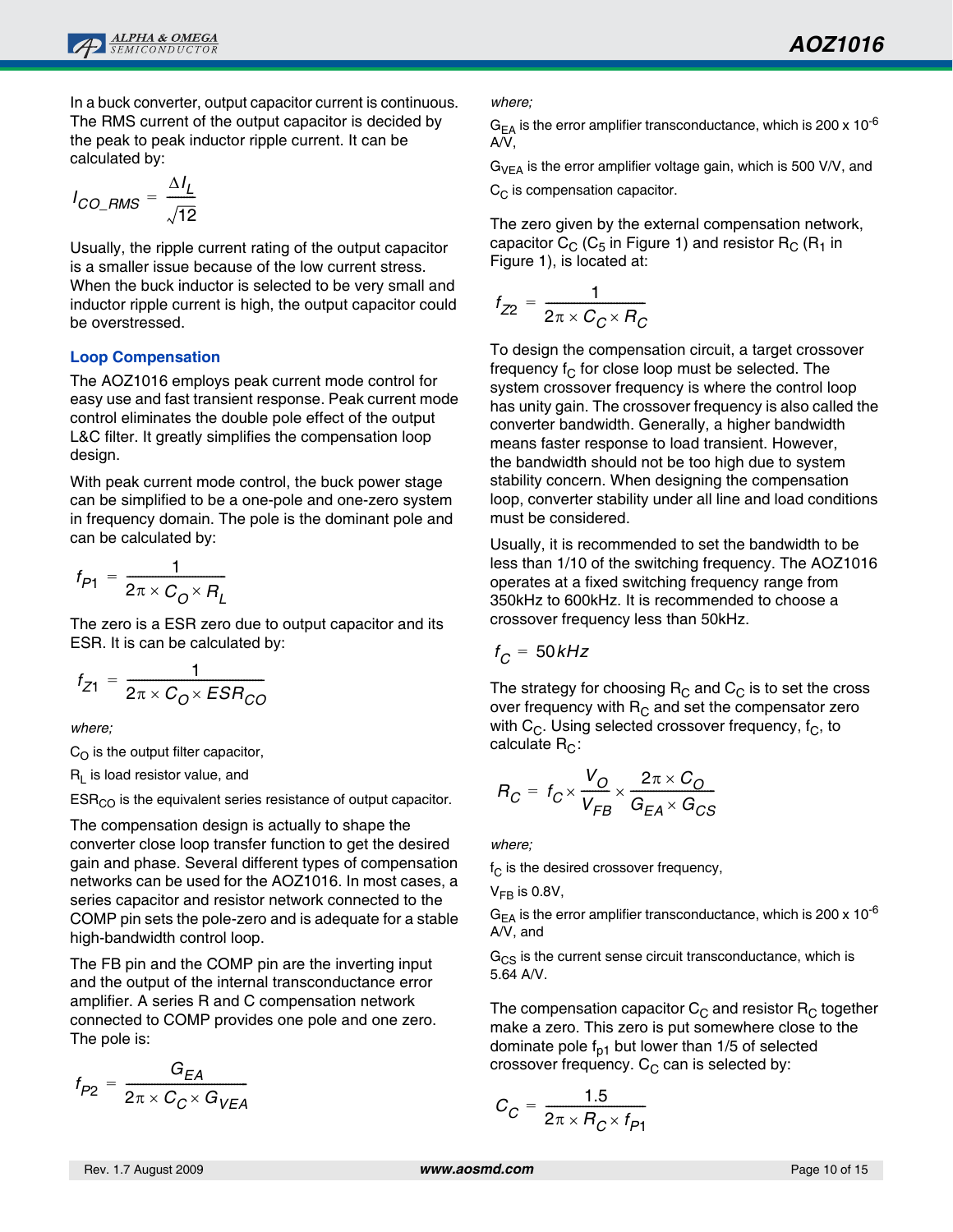The previous equation above can also be simplified to:

$$
C_C = \frac{C_O \times R_L}{R_C}
$$

An easy-to-use application software which helps to design and simulate the compensation loop can be found at [www.aosmd.com](http://www.aosmd.com).

### **Thermal Management and Layout Consideration**

In the AOZ1016 buck regulator circuit, high pulsing current flows through two circuit loops. The first loop starts from the input capacitors, to the  $V_{IN}$  pin, to the LX pins, to the filter inductor, to the output capacitor and load, and then returns to the input capacitor through ground. Current flows in the first loop when the high side switch is on. The second loop starts from inductor, to the output capacitors and load, to the PGND pin of the AOZ1016, to the LX pins of the AOZ1016. Current flows in the second loop when the low side diode is on.

In PCB layout, minimizing the two loops area reduces the noise of this circuit and improves efficiency. A ground plane is recommended to connect input capacitor, output capacitor, and PGND pin of the AOZ1016.

In the AOZ1016 buck regulator circuit, the two major power dissipating components are the AOZ1016 and the output inductor. The total power dissipation of converter circuit can be measured by input power minus output power.

$$
P_{total\_loss} = V_{IN} \times I_{IN} - V_{O} \times I_{O}
$$

The power dissipation of the inductor can be approximately calculated by output current and DCR of inductor.

$$
P_{inductor\_loss} = I_0^2 \times R_{inductor} \times 1.1
$$

The actual AOZ1016 junction temperature can be calculated with power dissipation in the AOZ1016 and thermal impedance from junction to ambient.

 $T_{junction} = (P_{total\_loss} - P_{inductor\_loss}) \times \Theta$  $+T_{ambient}$ 

The maximum junction temperature of the AOZ1016 is 150°C, which limits the maximum load current capability. Please see the thermal de-rating curves for the maximum load current of the AOZ1016 under different ambient temperatures.

The thermal performance of the AOZ1016 is strongly affected by the PCB layout. Extra care should be taken by users during the design process to ensure that the IC will operate under the recommended environmental conditions.

Several layout tips are listed below for the best electronic and thermal performance. Figure 3 illustrates a single layer PCB layout example as reference.

- 1. Do not use thermal relief connection to the  $V_{IN}$  and the PGND pins. Pour a maximized copper area to the PGND pin and the  $V_{IN}$  pin to help thermal dissipation.
- 2. The input capacitors should be connected as close as possible to the  $V_{IN}$  and PGND pins.
- 3. A ground plane is preferred. If a ground plane is not used, separate PGND from AGND and connect them only at one point to avoid the PGND pin noise coupling to the AGND pin. In this case, a decoupling capacitor should be connected between  $V_{IN}$  and AGND.
- 4. Make the current trace from LX pins to L to  $C<sub>O</sub>$  to the PGND as short as possible.
- 5. Pour copper plane on all unused board area and connect it to stable DC nodes, like  $V_{IN}$ , GND or VOUT.
- 6. The two LX pins are connected to the internal PFET drain. They are low resistance thermal conduction path and a noisy switching node. Connecting a copper plane to the LX pin to help thermal dissipation. This copper plane should not be too large otherwise switching noise may be coupled to other parts of the circuit.
- 7. Keep sensitive signal traces such as trace connecting FB and COMP away from the LX pins.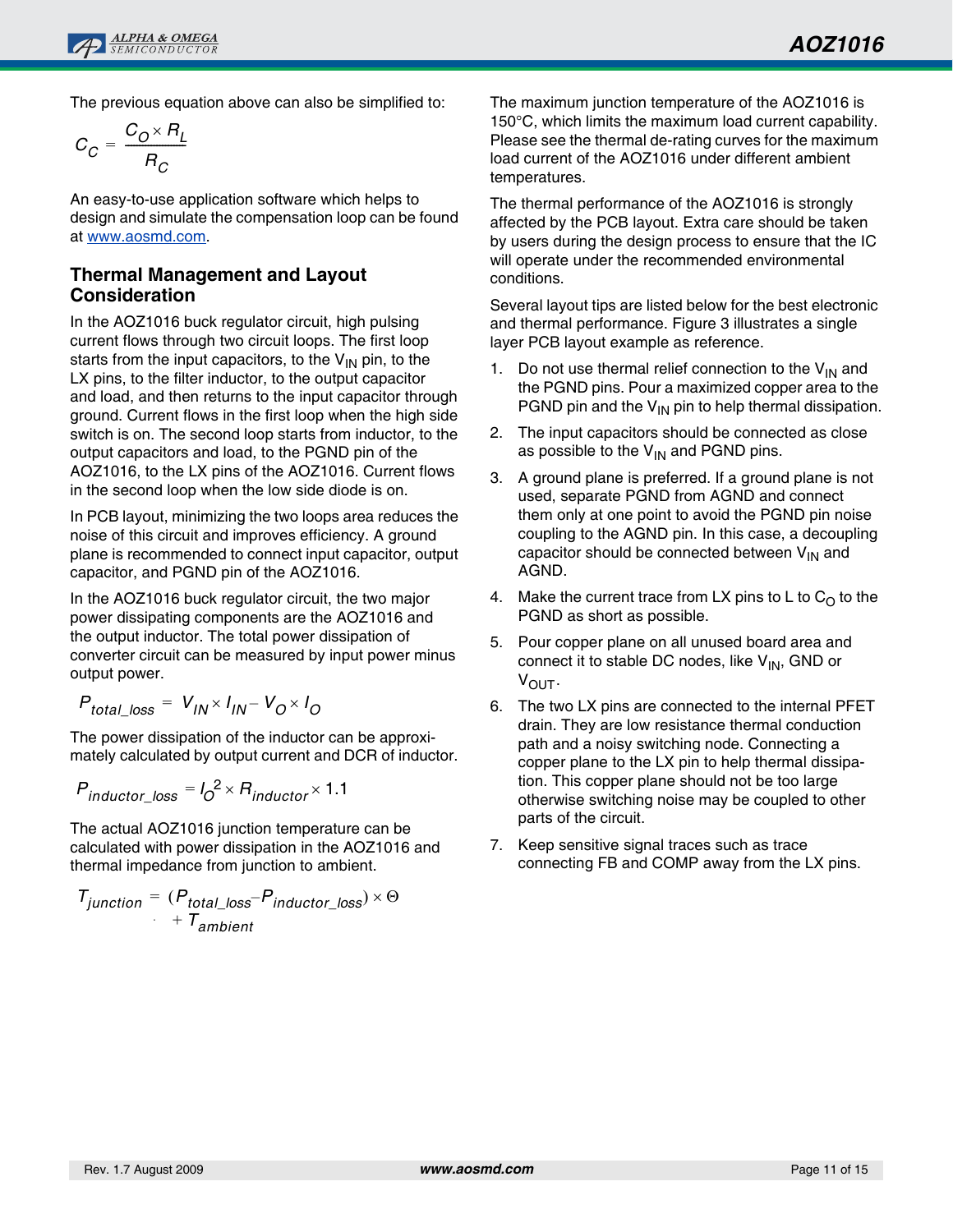



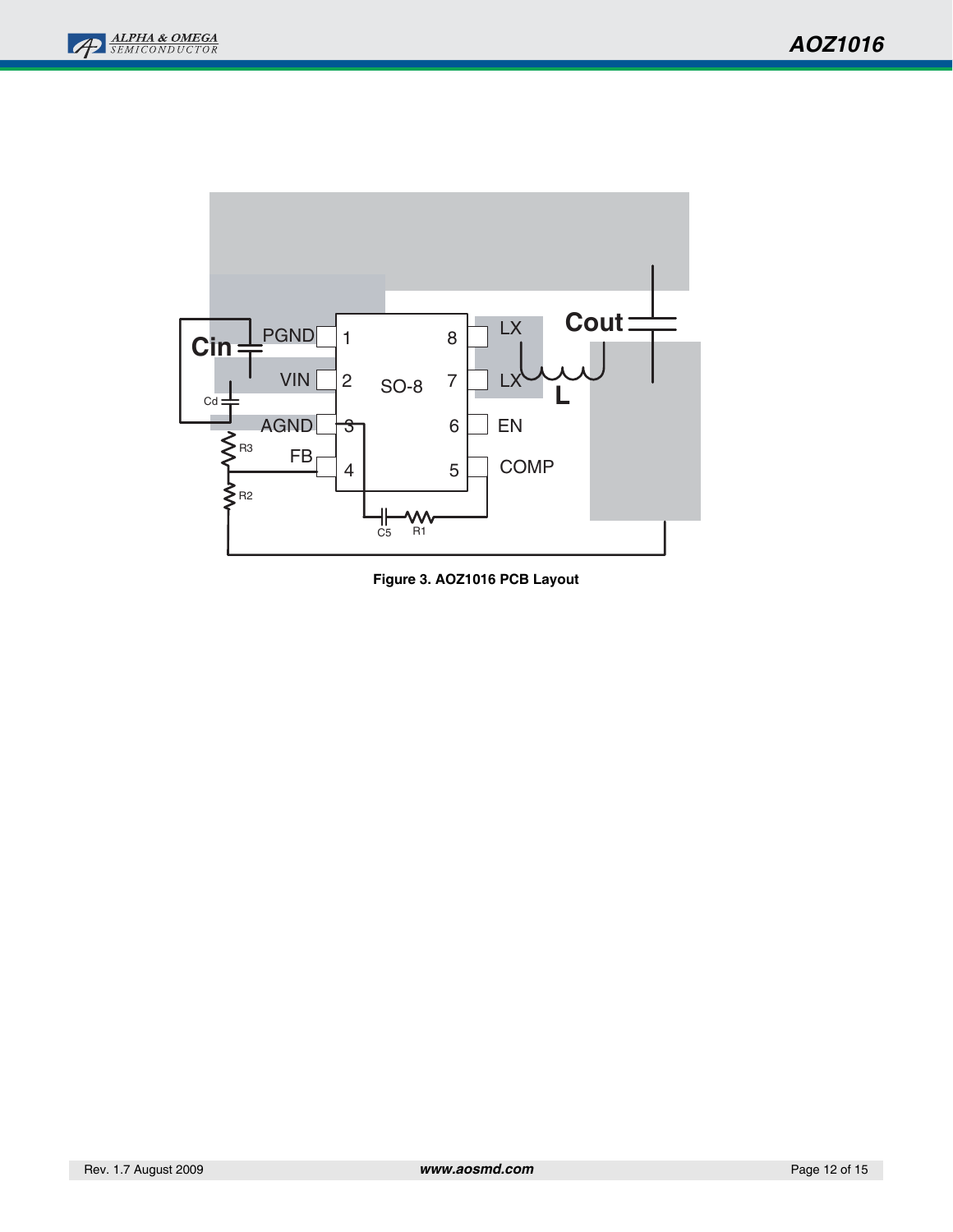

## **Package Dimensions, SO-8L**









#### **Dimensions in millimeters**

| <b>Symbols</b> | Min. | Nom.     | Max. |
|----------------|------|----------|------|
| А              | 1.35 | 1.65     | 1.75 |
| A <sub>1</sub> | 0.10 |          | 0.25 |
| A <sub>2</sub> | 1.25 | 1.50     | 1.65 |
| b              | 0.31 |          | 0.51 |
| C              | 0.17 |          | 0.25 |
| D              | 4.80 | 4.90     | 5.00 |
| E1             | 3.80 | 3.90     | 4.00 |
| e              |      | 1.27 BSC |      |
| E              | 5.80 | 6.00     | 6.20 |
| h              | 0.25 |          | 0.50 |
| L              | 0.40 |          | 1.27 |
| θ              | 0°   |          | 8°   |

#### **Dimensions in inches**

| <b>Symbols</b> | Min.  | Nom.      | Max.        |
|----------------|-------|-----------|-------------|
| А              | 0.053 | 0.065     | 0.069       |
| A1             | 0.004 |           | 0.010       |
| А2             | 0.049 | 0.059     | 0.065       |
| b              | 0.012 |           | 0.020       |
| C              | 0.007 |           | 0.010       |
| D              | 0.189 | 0.193     | 0.197       |
| E <sub>1</sub> | 0.150 | 0.154     | 0.157       |
| e              |       | 0.050 BSC |             |
| E              | 0.228 | 0.236     | 0.244       |
| h              | 0.010 |           | 0.020       |
| L              | 0.016 |           | 0.050       |
| A              | ∩°    |           | $R^{\circ}$ |

#### **Notes:**

- 1. All dimensions are in millimeters.
- 2. Dimensions are inclusive of plating
- 3. Package body sizes exclude mold flash and gate burrs. Mold flash at the non-lead sides should be less than 6 mils.
- 4. Dimension L is measured in gauge plane.
- 5. Controlling dimension is millimeter, converted inch dimensions are not necessarily exact.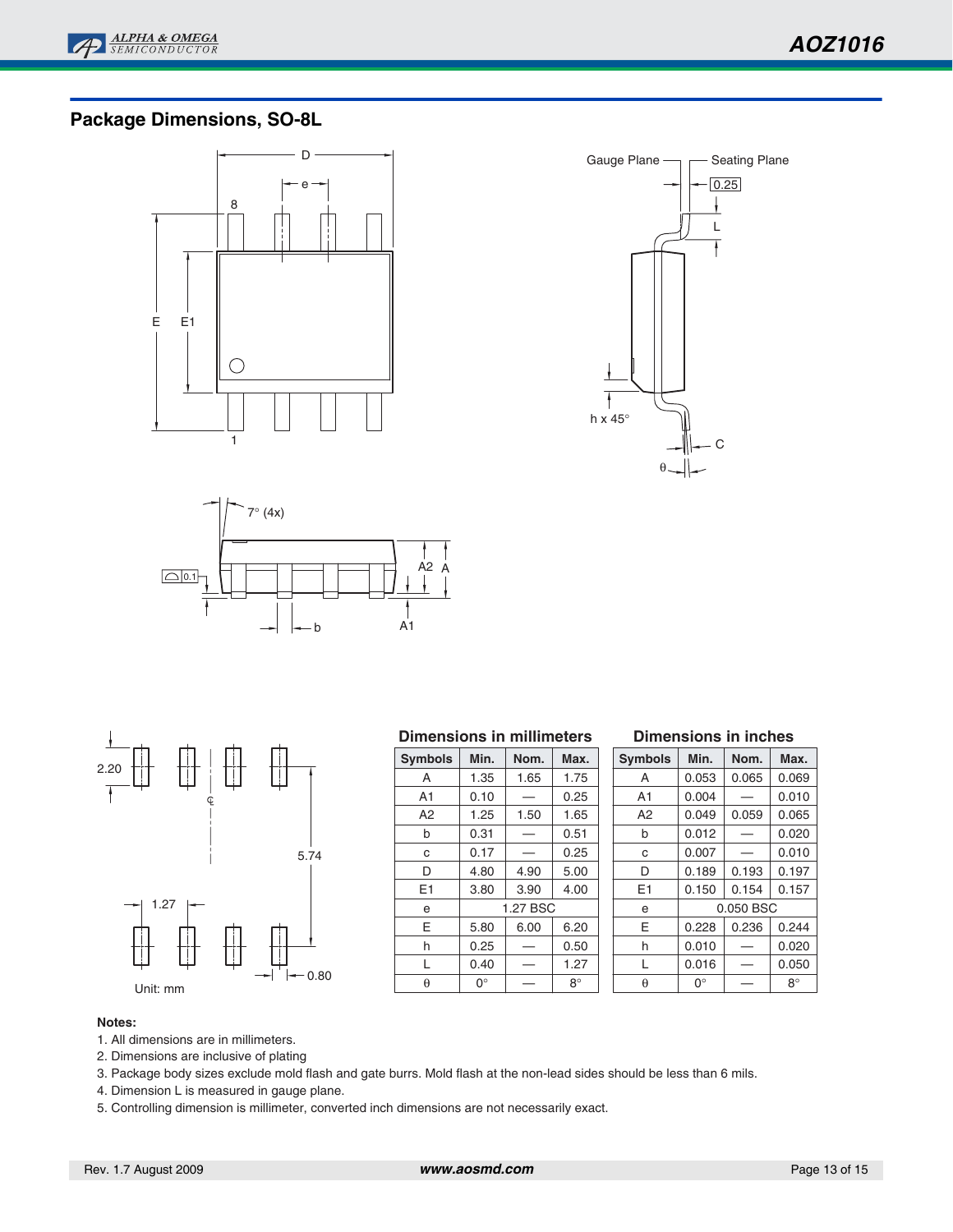# **Tape and Reel Dimensions**

#### **SO-8 Carrier Tape**



| Package | A0   | B <sub>0</sub> | K <sub>0</sub> | D <sub>0</sub> |                            | E <sub>1</sub> | E <sub>2</sub>                                                                                                                                 | P <sub>0</sub> |      |      |                      |
|---------|------|----------------|----------------|----------------|----------------------------|----------------|------------------------------------------------------------------------------------------------------------------------------------------------|----------------|------|------|----------------------|
| SO-8    | 6.40 | 5.20   2.10    |                | 1.60           | $\degree$ 1.50 $\degree$ . | 12.00   1.75   | 5.50 1                                                                                                                                         | 8.00           | 4.00 | 2.00 | $\binom{0.25}{0.25}$ |
| (12mm)  |      |                |                |                |                            |                | $\pm 0.10$ $\pm 0.10$ $\pm 0.10$ $\pm 0.10$ $\pm 0.10$ $\pm 0.10$ $\pm 0.10$ $\pm 0.10$ $\pm 0.10$ $\pm 0.10$ $\pm 0.10$ $\pm 0.10$ $\pm 0.10$ |                |      |      |                      |

#### **SO-8 Reel**







|      | Tape Size Reel Size | M                                      | N     | W | W <sub>1</sub> |                                                 |       |                    |  |  |
|------|---------------------|----------------------------------------|-------|---|----------------|-------------------------------------------------|-------|--------------------|--|--|
| 12mm | ø330                | 0330.00 097.00 13.00 17.40 <br>$+0.50$ | ±0.10 |   |                | ø13.00<br>$\pm 0.30$   $\pm 1.00$   +0.50/-0.20 | 10.60 | 2.00<br>$\pm 0.50$ |  |  |
|      |                     |                                        |       |   |                |                                                 |       |                    |  |  |

# **SO-8 Tape**

Leader/Trailer & Orientation